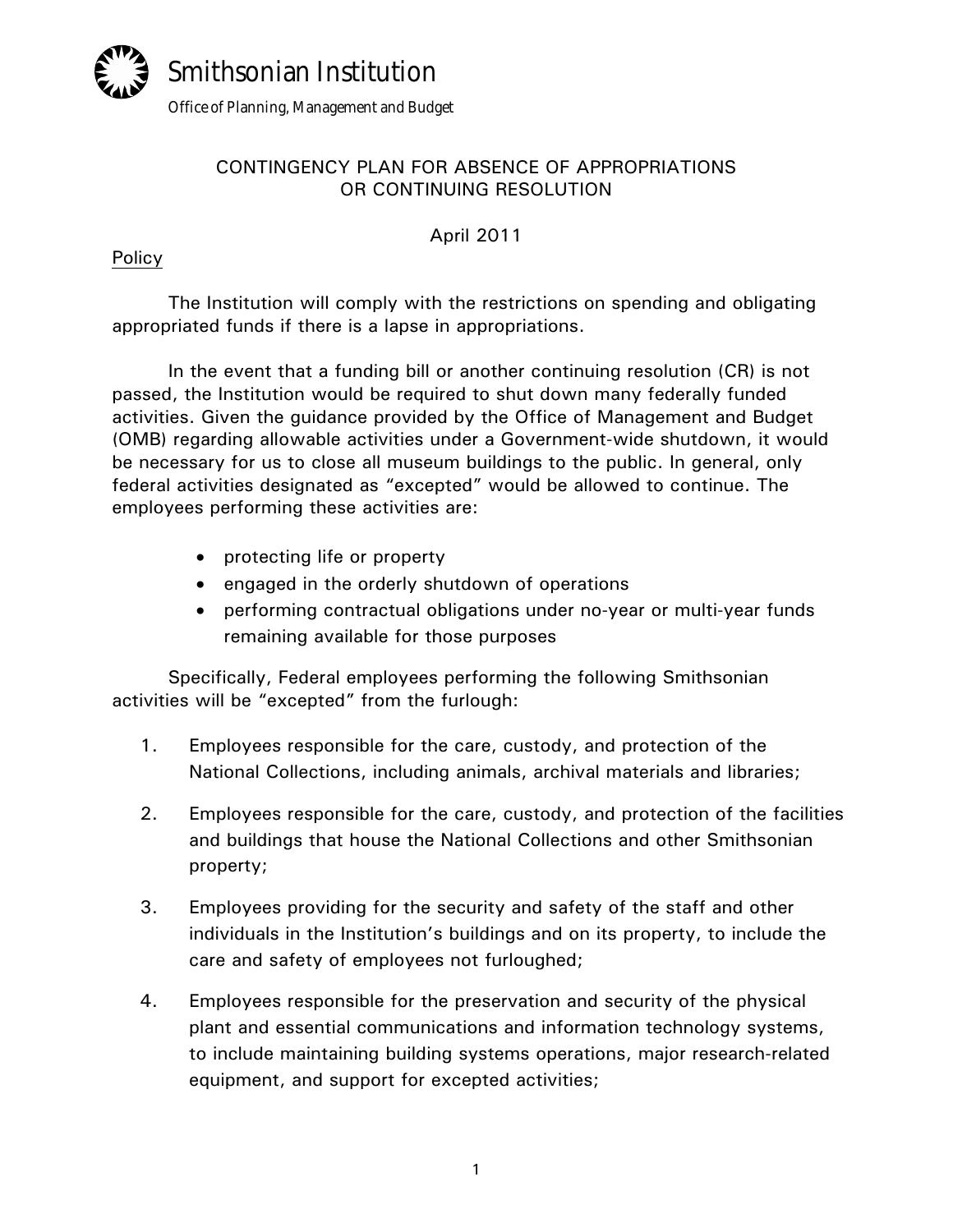- 5. Employees fulfilling obligations under existing contracts necessary to protect life or property;
- 6. Employees responsible for federal procurement activities necessary to process and monitor requisitions for emergency supplies and services, including food for animals, and to receive and process deliveries;
- 7. Employees directly involved with ongoing laboratory experiments that require ongoing monitoring to preserve research data and provide care and protection of research specimens, and research involving highly timesensitive contract deliverables and activities;
- 8. Office of Human Resources staff performing activities related to the furlough, including preparation and issuance of furlough notices, service to non-furloughed staff, and dealing with union matters;
- 9. Employees responsible for the continuation of financial services for the excepted activities; and
- 10. On the basis of communications with the State Department, including the U.S. Embassy in Panama, and based on past advice to the State Department by the Department of Justice, non-excepted local national employees of the Smithsonian's Tropical Research Institute paid with federal appropriations need not be furloughed but can continue to work if they can be adequately supervised by excepted staff. These employees can be paid for their work when federal appropriations resume.

Trust-funded operations will continue in the event of a federal shutdown as long as they do not require the Institution to incur incidental current year federal expenses. As an example, special events and Smithsonian-sponsored education programs, including The Smithsonian Associates, will not continue if those programs would be held in Smithsonian facilities protected by Smithsonian federal security personnel.

In accordance with Section 124 of OMB Circular No. A-11, the following information is provided:

- Estimated time to complete the shutdown: not to exceed 4 hours
- Total number of Federal employees before plan is implemented: 4,208
- Total number of federal employees to be retained under the plan to protect life and property: 632 Note: of the total "excepted", personnel are included for security guard staffing (three 8-hour shifts); for utilities systems operators and